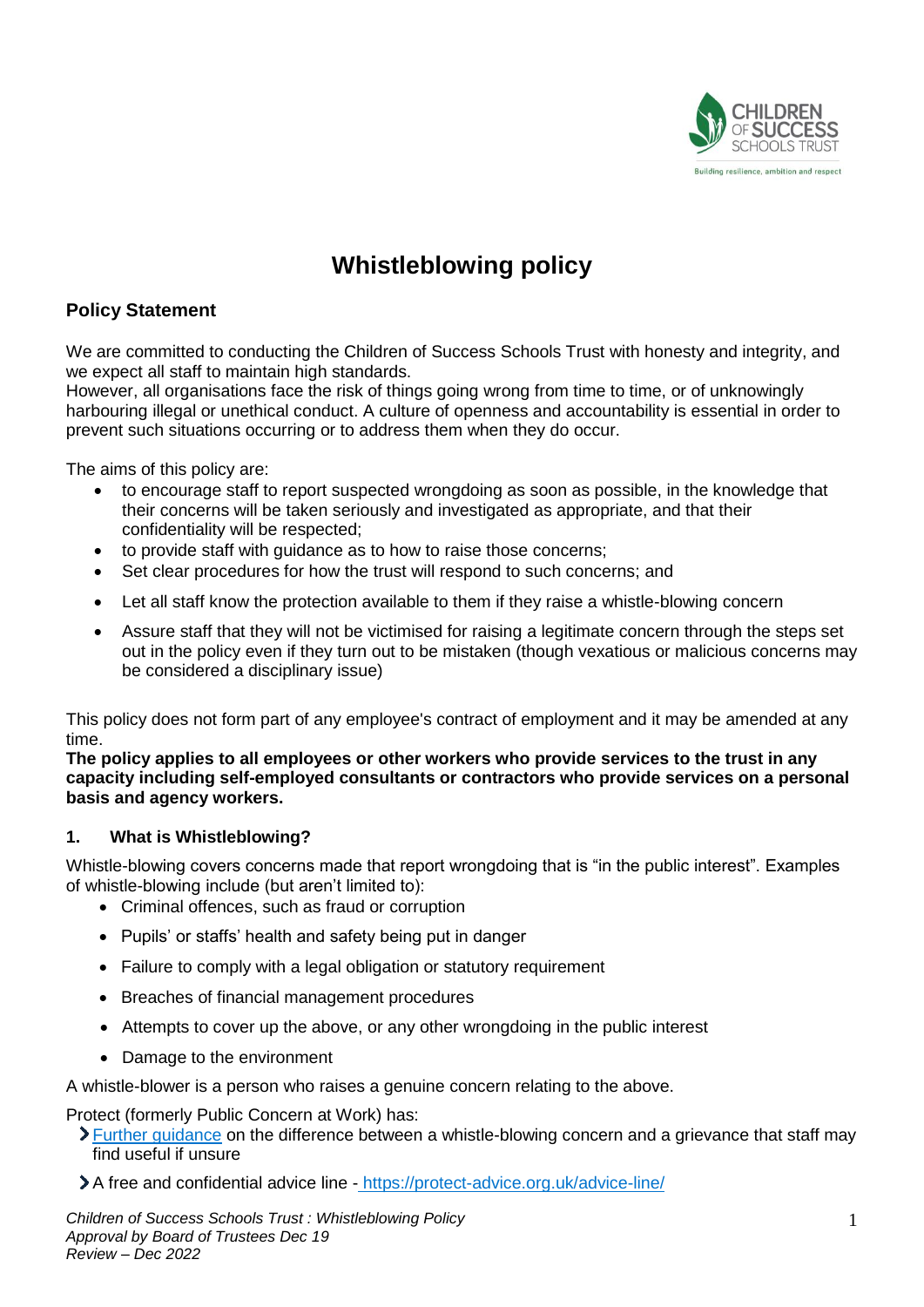# **2. Protecting the Whistleblower**

Under the Public Interest Disclosure Act 2013 a Whistleblower is protected from detriment and unfair dismissal. The Trust will support and not discriminate against concerned employees who apply the Whistleblowing procedure, provided any claim is made in good faith.

## **3. When should Whistleblowing procedures be used?**

- 3.1 If an employee has concerns about wrongdoing at the Trust and feels that those concerns are sufficiently serious to require reporting, this procedure outlines what should be done.
- 3.2 Each individual member of staff should feel able to speak freely on such matters. However, the Trust and colleagues have the right to protect themselves against unfounded false or malicious accusations.
- 3.3 Whistleblowing should only be used when the party implementing the procedure (the Representor) has reasonable grounds for believing that a serious offence has been or may be committed. It must never be used without good grounds, falsely or maliciously.
- 3.4 Whistleblowing is not appropriate for dealing with issues between an employee and the Trust which relate to the employee's own employment or rights or employment conditions generally. In such cases the employee should make use of the Trust's Grievance Procedure, or the rights of appeal included in pay, appraisal, capability and disciplinary policies. In the case of pay and employment conditions generally, employees have the right to make representations to the Trust directly or through their trade union/professional association.
- 3.5 Whistleblowing is not appropriate for dealing with pupil or parent complaints, which will be dealt with under the Trust's Complaints Procedure.
- 3.6 Whistleblowing is not appropriate to specific cases of child safety or safeguarding which will be dealt with under the safeguarding procedure (as recommended by the Manchester City Council and adopted by the Trust). If any staff member has concerns that a pupil is being dealt with unfairly in school, they should raise their concern, in the first instance with the Head of School or Executive Headteacher or Child Protection Officer.

# **4 The procedure**

- 4.1 Any issue raised will be kept confidential while the procedure is being used.
- 4.2 The Representor (the person raising the concern) should raise their concern with their line manager or the nominated member of staff or nominated governor as listed in Appendix 1. This may be done orally but preferably in writing.
- 4.3 However, if the concern relates to the Representor's line manager or any person to whom he or she reports, other than the Executive Headteacher, the Representor should raise the issue with the Executive Headteacher;
- 4.4 If the concern relates to the Executive Headteacher, the Representor should raise the matter with the Chair of the Governing Committee.
- 4.5 If the concern relates to the Governing Committee or an individual member thereof, or a member of the Board, the Representor should raise the matter with the Chair of the Board. If the concern relates to the Board as a whole or to its Chair, the Representor should raise the matter with the Chair of the Company. (Names of the relevant individuals are listed on the Trust website.)
- 4.6 The person with whom the matter is raised is referred to as the "Assessor". The Assessor will:
	- Interview the Representor as soon as possible within seven working days, in confidence. Early interview will be essential if the concern relates to an immediate danger to loss of life or serious injury or risk to pupils;
	- Obtain as much information as possible from the Representor about the grounds for the belief of wrongdoing;
	- Consult with the Representor about further steps which could be taken;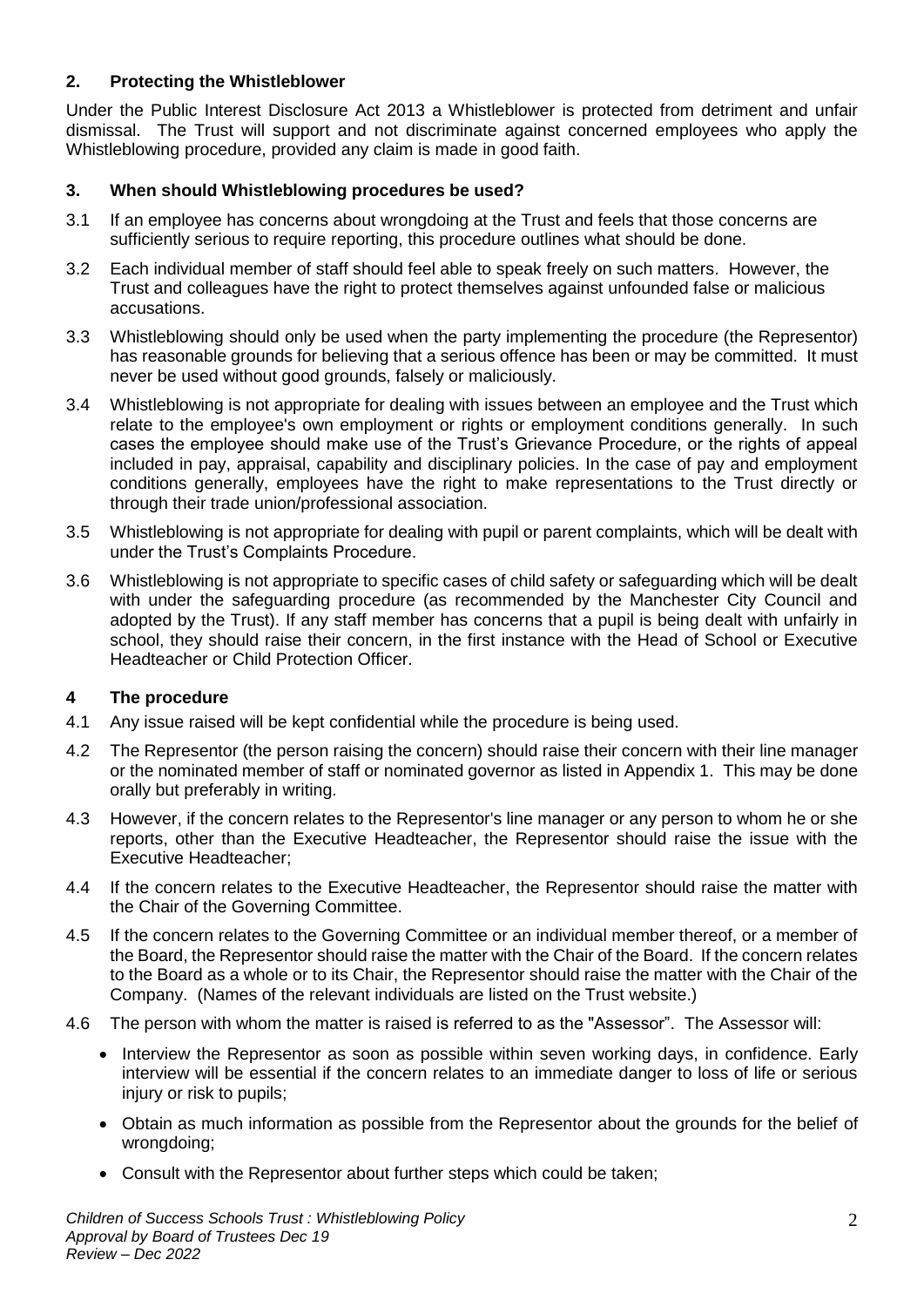- Advise the Representor of the appropriate route if the matter does not fall under this Procedure;
- Other than in the case of paragraph 4.4, report all matters raised under this procedure to the Chair of the Governing Committee, or to the Chair of the Board or the Chair of the Company as outlined in 4.5.
- 4.7 At the interview with the Assessor, the Representor may be accompanied by a recognised trade union representative or a work colleague. The Assessor may be accompanied by a member of the Trust staff to take notes. The Assessor may at any time disclose the matter to a professionally qualified lawyer for the purpose of taking legal advice. The Assessor may also discuss the issue, in confidence, with other suitable professionals, such as independent HR consultants or school governance providers in order to assess the nature of the case and to inform the outcome of the investigation.
- 4.8 Promptly within ten working days of the interview, the Assessor will recommend one or more of the following:
	- The matter be further investigated internally by the Trust;
	- The matter be further investigated by external consultants appointed by the Trust
	- The matter be reported to an external agency;
	- Disciplinary proceedings be implemented against an employee;
	- The route for the Representor to pursue the matter if it does not fall within this procedure; or
	- That no further action is taken by the Trust.
- 4.9 The grounds on which no further action is taken include:
	- The Assessor is satisfied that, on the balance of probabilities, there is no evidence that wrongdoing within the meaning of this procedure has occurred, is occurring or is likely to occur;
	- The Assessor is satisfied that the Representor is not acting in good faith;
	- The matter is already (or has been) the subject of proceedings under one of the Academy's other procedures or policies;
	- The matter concerned is already (or has been) the subject of legal proceedings, or has already been referred to an external agency.
- 4.10 The recommendation of the Assessor will be made to the Executive Headteacher. However, should it be alleged that the Executive Headteacher is involved in the alleged wrongdoing; the recommendation will be made to the Governing Committee; or in matters affecting governing committees or their members or the Board or its members to the Board or the Company.
- 4.11 The Executive Headteacher/Chair of the Governing Committee/Chair of the Board, as appropriate, will ensure that the recommendation is implemented unless there is good reason for not doing so in whole or in part. Such a reason will be reported to the next meeting of the Governing Body or Board or Company, as appropriate.
- 4.12 The Representor's identity will be kept confidential unless the Representor otherwise consents or unless there are grounds to believe that the Representor has acted maliciously. In the absence of such consent or grounds, the Assessor will not reveal the identity of the Representor except:
	- Where the Assessor is under a legal obligation to do so;
	- Where the information is already in the public domain; or
	- On a legally privileged basis to a professionally qualified lawyer for the purpose of obtaining legal advice.
- 4.13 The conclusion of any agreed investigation will be reported by the Assessor to the Representor promptly within twenty eight working days of the initial interview.
- 4.14 All responses to the Representor will be made in writing and sent to the Representor's home address.